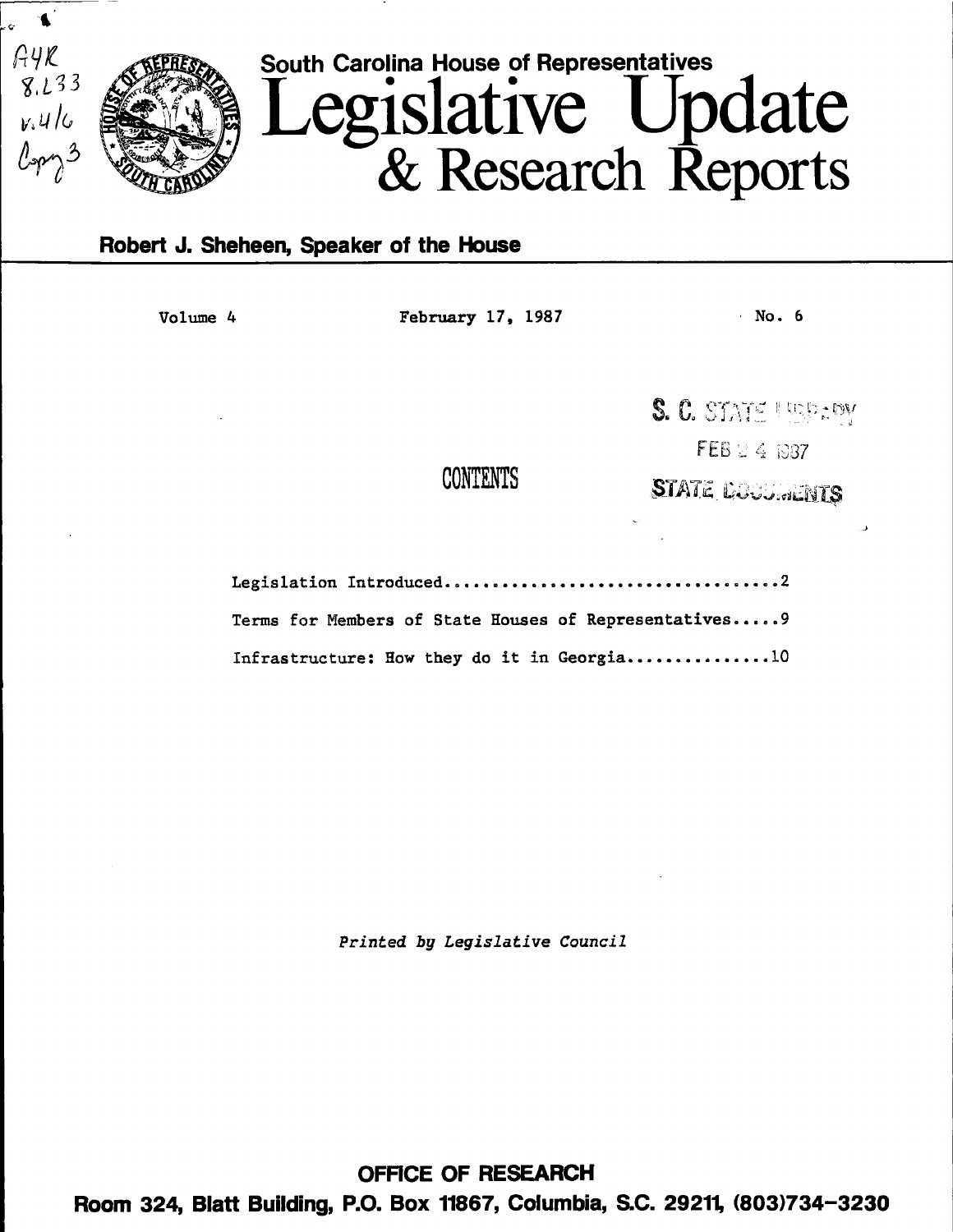# Legislative Update

Legislation Introduced

# Aging

Retirement exemptions (H.2417, rep. M.D. Burriss). The amount of retirement income which persons can currently deduct before figuring their income tax is \$3,000. This bill would raise that amount to \$6,000.

# Agriculture, Natural Resources & Environment

Hunting (H.2389, Rep. Pearce). This bill would require that all deer hunters would have to wear "a coat of distinctive, solid orange color." Failure to do so could result in a fine of \$200 and/or 30 days in jail. The Wildlife and Marine Resources Department would work up the regulations. The measure is designed to save lives, but could have the side-effect of causing mental anguish for fanatic USC graduates forced to hunt wearing Clemson colors.

Big game hunting for disabled (H.2387, Rep. McGinnis). In South Carolina a totally disabled person can . obtain a hunting/fishing license without cost. This bill would also allow them to get a free big game permit.

Littering (H.2414, Rep. Nesbitt). Proposes increasing the fines for littering. Currently an offender can be charged from \$10 to  $$200;$  this would raise that to  $$100$  to  $$500.$ Department of Corrections could allow non-violent inmates to be used in local litter-control projects.

DHEC hazardous waste regulations (H.2418, Rep. E.B. McLeod). This bill would provide for severe punishments for persons who failed to comply with DHEC regulations regarding hazardous waste operations and hazardous waste disposal sites. The bill would also impose the same punishments on persons who knew regulations were being ignored or violated, and did not report the infractions.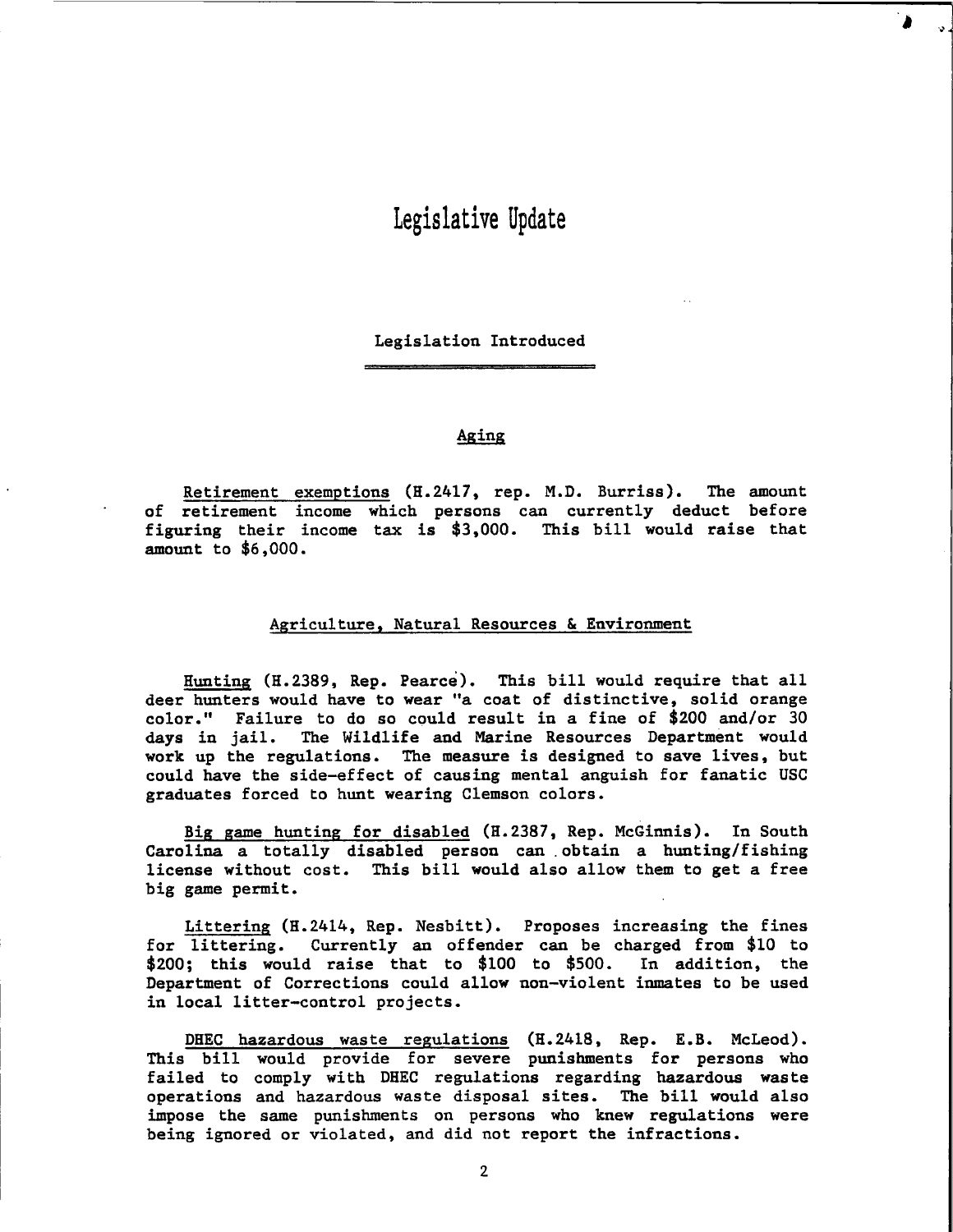..

The disregard of the DHEC regulations would be a felony, and the fine .would be not less than \$5,000, nor more than \$10,000. The prison sentence would be from five to seven years.

# Education

Home instruction (H.2442, Rep. Beasley). This measure would establish the criteria for those who want to provide instruction at home for their children. The requirements include: 1) Submission of a declaration of intent to use a home study program, listing the names and ages of students enrolled; 2) Parents who are teaching their own children must have at least a high school diploma or a GED; tutors must have at least a BA or BS college degree; The program must include basic education in at least reading, language arts, math, social studies, and science; The program must provide 180 days of instruction each year, at a minimum of 4.5 hours per day (with exceptions for physical restrictions on some children); Attendance records must be kept and submitted on a regular basis to the local school superintendent; Home students are subject to a national, standardized test of their progress; The home instructor .must submit annual progress reports.

# Fiscal

Sales tax on electricity (H.2406, Rep. Elliott). Electricity which is sold to cure or dry tobacco or other agricultural products would be exempt from the state sales tax, under provisions of this bill.

Exempt travel trailers from property tax (H.2415, Rep. Pearce). Owners of travel trailers would not have to pay property tax a second time if they had proof that 1) they had paid the tax in another state or 2) they had paid the tax in another county of this state.

Exemptions for aviation fuel (H. 2420, Rep. Harvin). This bill would provide airline companies with a five year tax exemption for their aviation fuel if they established a "hub" in South Carolina. The hub would have to have at least ten flights leaving every day, serving a minimum of five different cities outside the state.

#### Government Operations

ABC inspections (H.2386, Rep. Waldrop). Presently agents of the ABC Commission can inspect premises licensed to sell alcohol, beer or wine. Refusal to allow the inspection can result in a fine of up to \$200, 60 days in jail, or both. This bill would include law enforcement officers along with ABC agents in making inspections.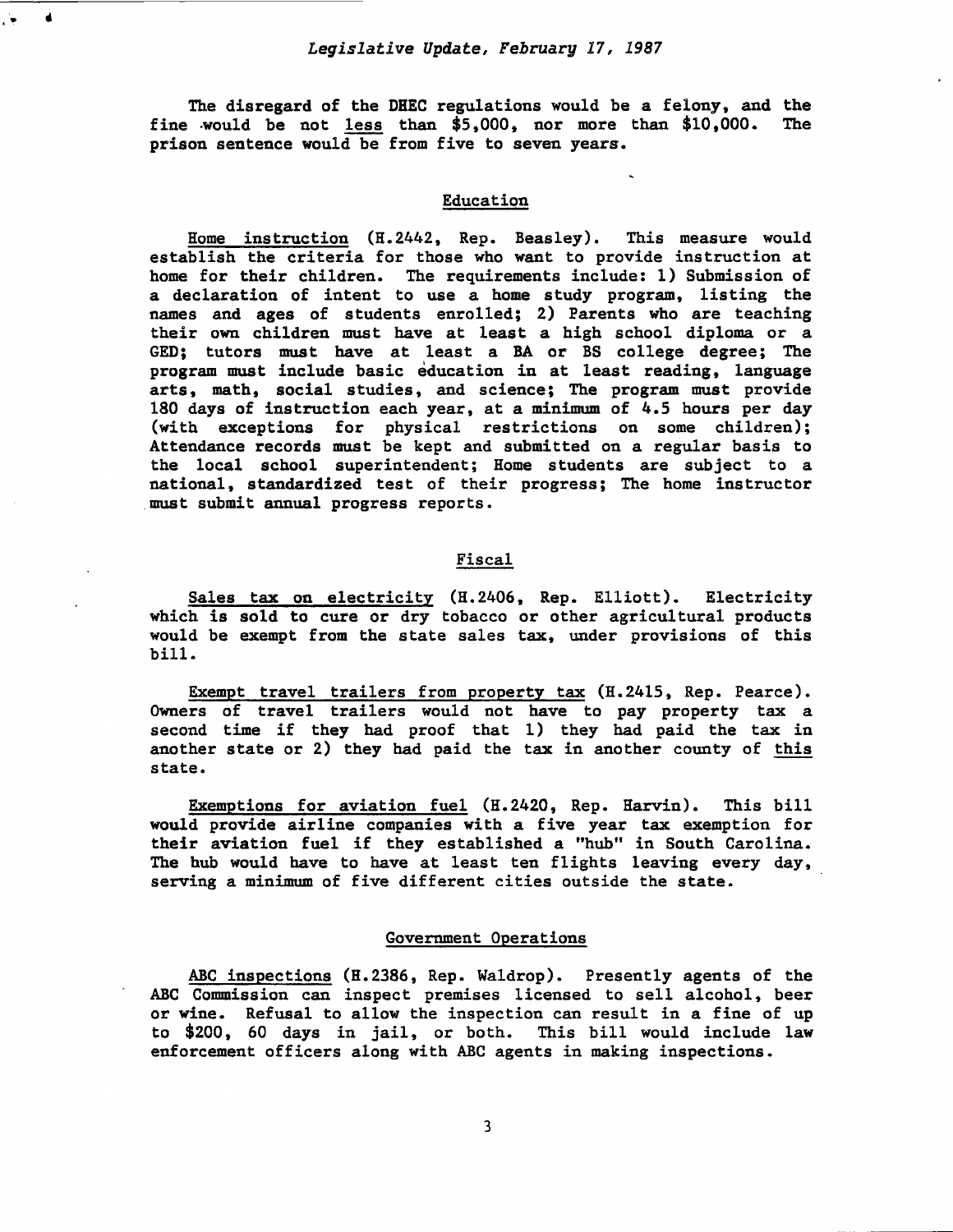Four more years (for House members) (H.2388, Rep. Pearce). This legislation proposes a constitutional amendment to extend the term for members of the SC House of Representatives from two years to four years.

And other states? How many have two-year terms for their House members? How many have longer terms? See page 9 for the answers.

State political conventions (H.2411, Rep. Thrailkill). State conventions of the political parties are now held in Columbia, according to state law. This bill would permit parties to hold their conventions elsewhere, but they could "consider only cities or areas which are able to provide adequate lodging and restaurant and banquet facilities for all delegates and alternate delegates." (That probably eliminates Pelion, Lodge, Smoaks and Lobeco as possible sites.)

Excise tax on controlled substances (H.2416, Rep. Pearce). An excise tax would be placed on controlled substances--marijuana, cocaine, and other drugs--by this act. Unlawful possession of these "controlled substances" already violates state statutes.

The tax rates would be: \$3.50 per gram of marijuana; \$200 per gram of all other controlled substances; and \$2,000 per 50 dose units of drugs sold by weight.

The State Tax Commission would design, print and sell tax stamps, which the person who has the drugs would have to buy, and place on the controlled substance. Payment of the tax and purchase of the stamps would be kept confidential. Possession of controlled substances without the proper tax stamps would be punishable by a fine of between \$5,000 and \$10,000, and/or one to three years in prison. In addition, the Tax Commission could impose an prison. In addition, the Tax Commission could impose an administrative penalty on unpaid tax of up to 100% of the tax due--and that penalty could be collected whether the person gets convicted of any other, associated crime (like possession, or possession for intent to sell).

Exemptions are made for persons having controlled substances for legitimate reasons: physicians, dentists, vets, pharmacies and hospitals, and persons with valid prescriptions.

Some might say the bill is odd, since people already breaking the law by having a cache of cocaine or a pile of grass are not likely to pay tax on their dope. Perhaps. But remember: when the Feds finally got Al Capone, it was for failure to pay income tax on his ill-gotten gains.

Reorganize Highway Commission (H.2419, Rep. Harvin). This bill would create 23 highway districts in the state (see list at end of this summary). It would also change the method of selecting highway commissioners-they would be elected by the members of the General Assembly representing the counties in the specific districts.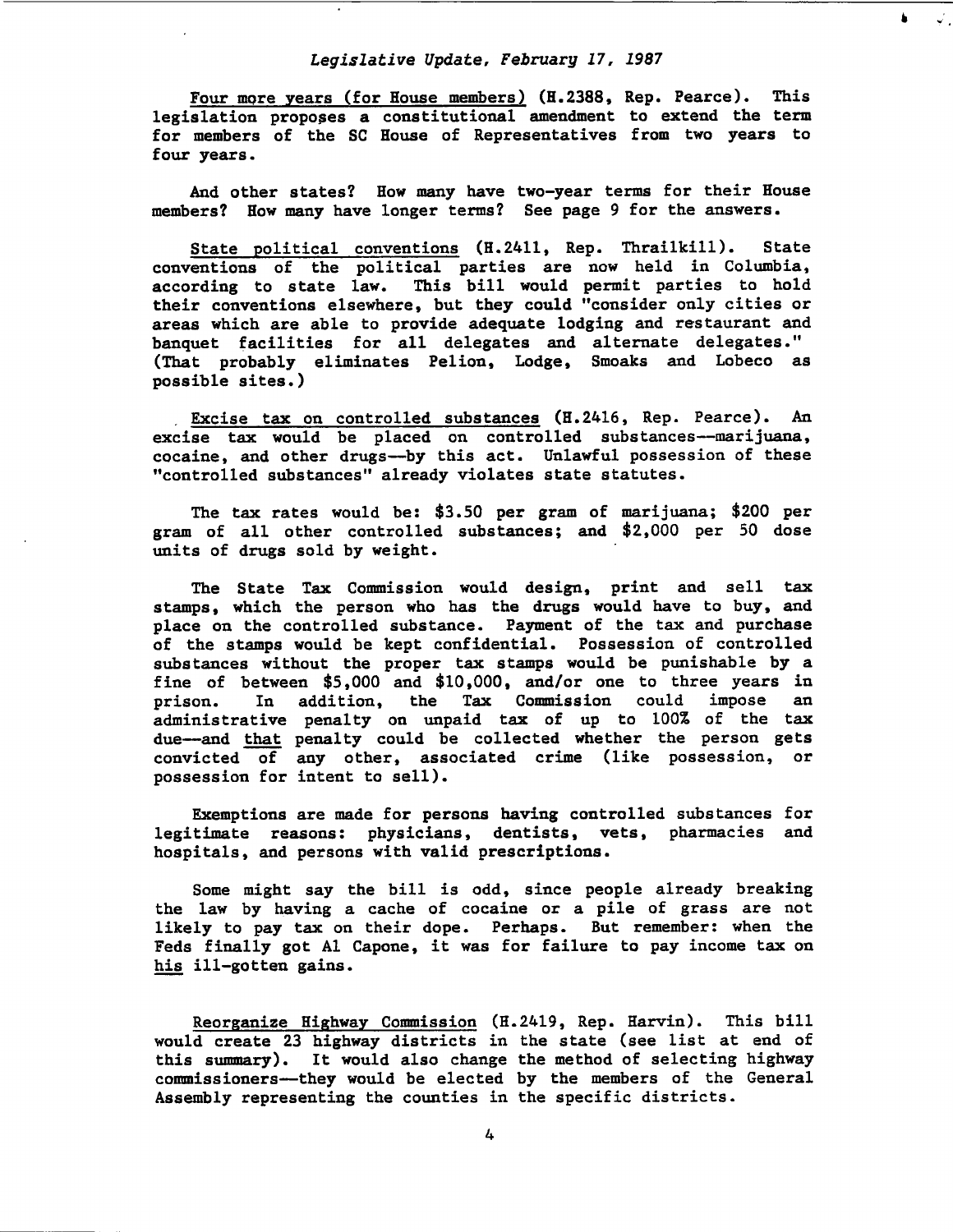The Districts are:

 $\blacktriangleleft$ 

- 1: Aiken, Edgefield 13. Newberry, Fairfield<br>2: Anderson, Oconee 14. Chester, Lancaster 3: Charleston, Berkeley<br>4: Florence, Darlington 5: Greenville, Pickens<br>6. Horry, Georgetown 7: Lexington, Saluda<br>8: Richland, Kershaw 8: Richland, Kershaw 20. Dorchester, Colleton<br>9: Spartanburg, Union 21. Orangeburg, Calhoun 9: Spartanburg, Union 21. Orangeburg, Calhoun<br>10: York, Cherokee 22. Bamberg, Barnwell 11. Laurens, Abbeville
- 12: Greenwood, McCormick

- 14. Chester, Lancaster<br>15. Sumter, Lee
- 
- 16. Chesterfield, Marlboro<br>17. Dillon, Marion
- 
- 18. Williamsburg, Clarendon<br>19. Beaufort, Jasper
- 
- 
- 
- 
- 22. Bamberg, Barnwell<br>23. Allendale, Hampton

Secession deja vu (H.2421, Rep. Aydlette). This bill would dissolve the union between South Carolina and the rest of the United States after June 30, 1987. Seems that this sort of thing was tried once before, leading to an extended visit to our state by a gentleman named Sherman.

Fiscal impact of state regulations (H.2422, Rep. Clyborne). This bill would require that all proposed regulations published in the State Register carry a preliminary fiscal impact statement, prepared by the Budget and Control Board. The statement would have to indicate costs to State government, political subdivisions, and the private sector imposed by the regulations. When the regulations were submitted to the General Assembly for review, a final fiscal impact statement would have to be included with them.

Limit terms on state boards and commissions (H.2427, Rep. Keyserling). Service on state boards and commissions would be limited to two full terms of twelve successive years, whichever is longer. A person could return to a board or commission after two years of absence. The provisions of this bill would not apply to persons who serve on a board or commission and receive a salary, nor would they apply to the life members of the Clemson University Board of Trustees.

### Health

DHEC Board expanded (H.2392, Rep. J. Rogers). Currently the DHEC Board consists of seven members, appointed by the Governor--one from each Congressional District, one from the state at-large. This bill would add two additional members: the Chair of the House Medical, Military, Public and Muni~ipal Affairs Committee (or designee) and the Chair of the Senate Medical Affairs Committee (or designee).

5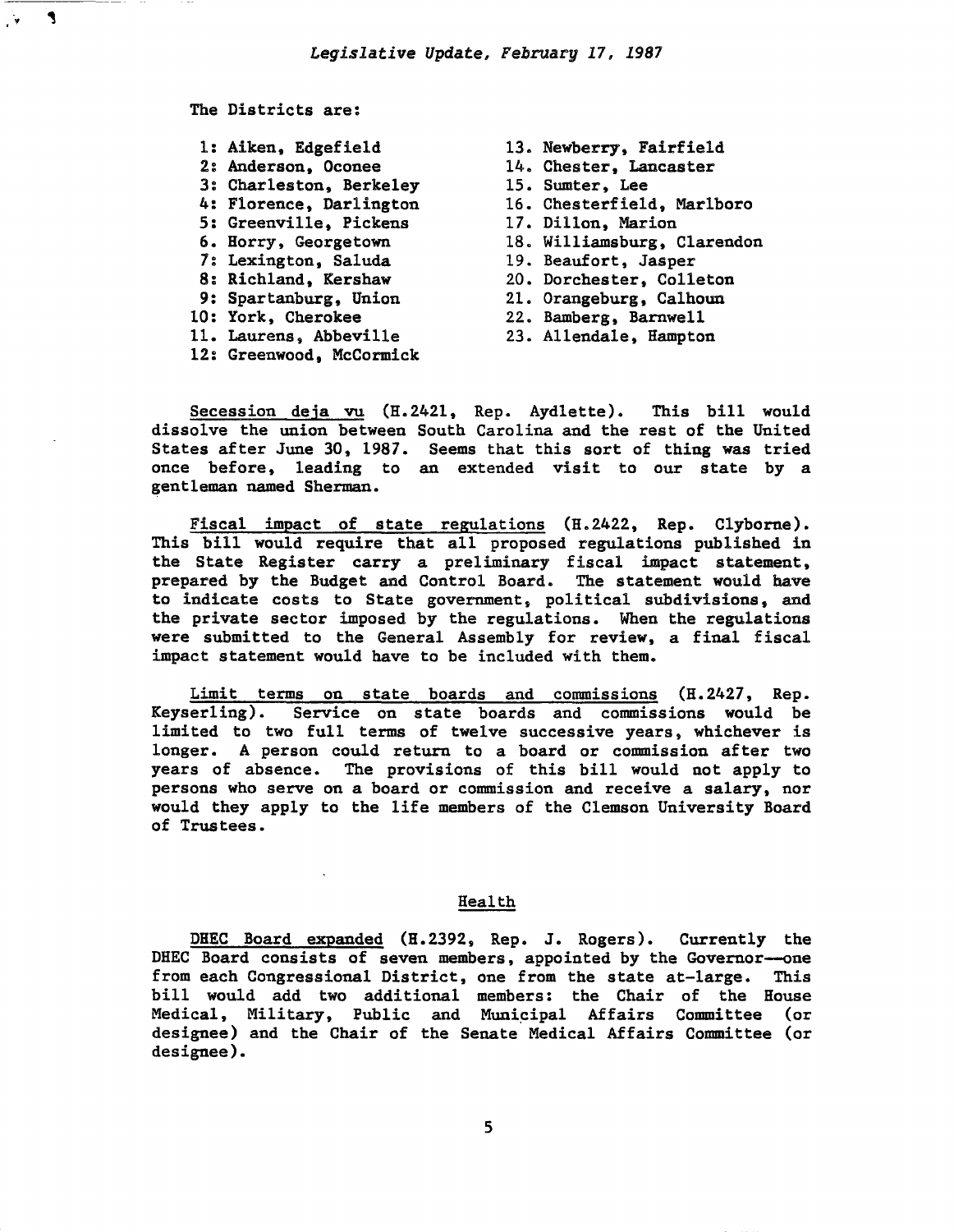$\vec{v}$  .

# Law and Justice

Violent crimes (H.2384, Rep. Aydlette). This bill expands the list of violent crimes to include assault and battery of a high and aggravated nature, and robbery with the use of extreme physical force. These two would join the other violent crimes, such as murder, criminal sexual conduct in the first and second degrees, assault and battery with intent to kill, certain forms of drug trafficking, first and second degree burglary, and so forth.

Magistrates (H.2394, Rep. Ferguson). This legislation would require that all magistrates in South Carolina be attorneys, admitted to practice in this state. Currently sitting magistrates would be allowed to complete their terms. The measure is a proposed constitutional amendment which would have to be submitted to the voters at the next general election, should it be approved by the General Assembly.

Court cases involving children (H.2395, Rep. Evatt). This measure is designed to allow speedy resolution of court cases involving children, especially those cases of criminal sexual abuse<br>or conduct. The bill provides for out-of-court statements by The bill provides for out-of-court statements by children under twelve to be admitted as evidence under certain conditions. The legislation also amends existing law to state specifically that "every child is competent to be a witness in any judicial proceeding."

The proposed bill would also allow for testimony by closed-circuit television or video taping in the case of unlawful sexual offenses when the victim is under sixteen years.

Civil actions, AKA Tort Claims (H.2399, Rep. L. Martin). They're here. A bill that would enact many of the proposed tort reforms discussed earlier in the Legislative Update (see issues 1 and 2 for this year).

The specific changes include reducing the time in which to file a case from six years to three years; taking into account insurance claims or other awards paid to the plaintiff in a case before deciding how much to award in a trial; limiting noneconomic damages to \$250,000; emphasizing that the burden of proof is on the plaintiff in proving punitive damages; limiting punitive damages to "once for any single wrong regardless of the duration of the tort of number of claimants;" having 95% of any punitive damages paid into the state's General Fund with only 5% going to the plaintiff; and having defendants liable only for that part of the damages which can be assessed to them.

In essence, then, this bill would put into place pretty much all of the changes which supporters of tort reform/civil action cases have been advocating. For more detailed explanations on the nature of these changes (and some of the arguments for and against them) please refer to Legislative Updates 1 and 2 of this year, where research reports cover the topic.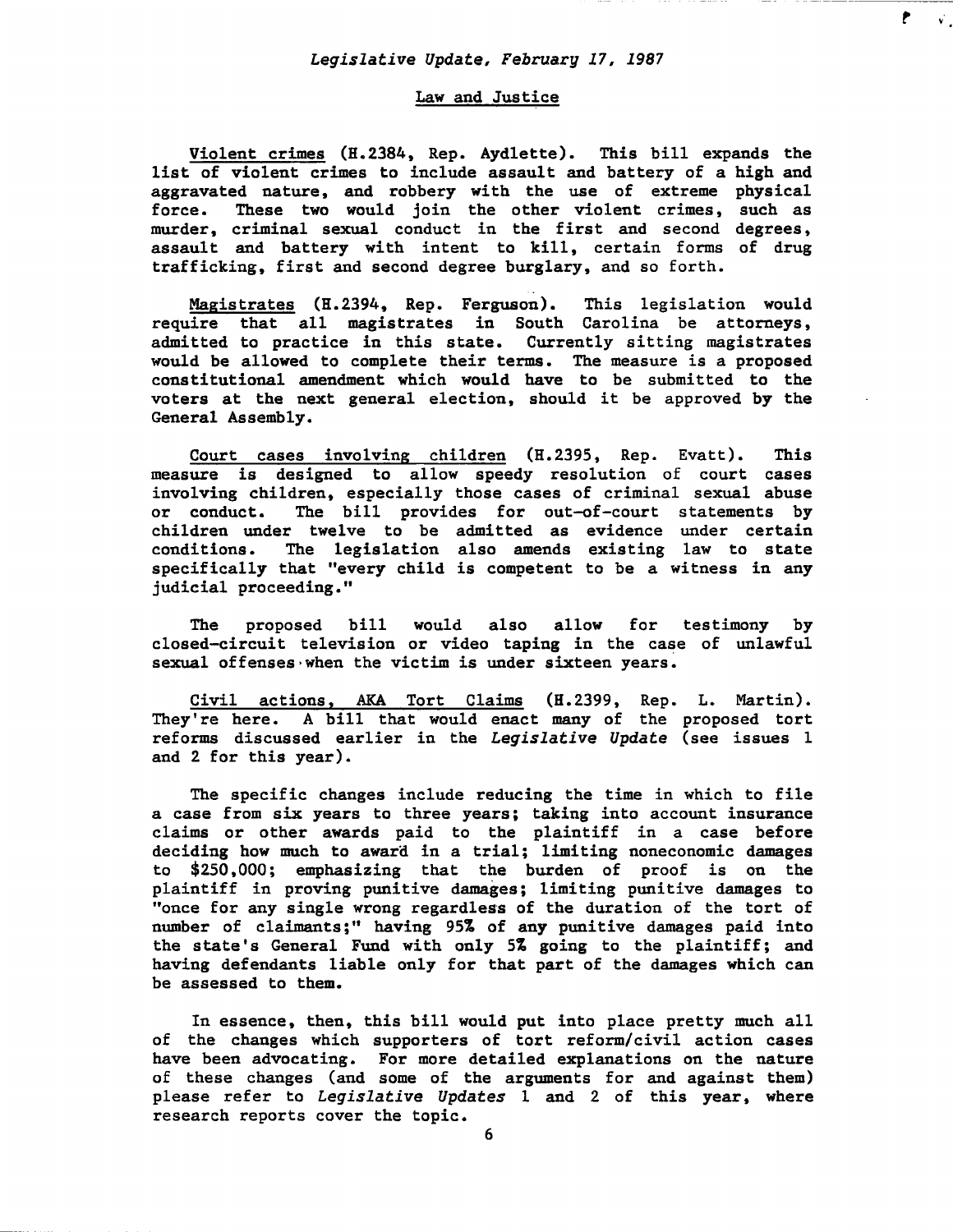$\frac{1}{2}$  $\mathbf{A}$ 

> Contraband forfeiture  $(H.2408, Rep. T. Rogers)$ . A measure that would allow the state to seize and sell contraband--that is, any personal property used in commission of a felony. Contraband can include cars, boats, money, weapons, tools.

> This bill would make it illegal to possess, conceal or transport any contraband. Any contraband found by the authorities, and the vessel, vehicle or aircraft it was in, could be subject to forfeit by the guilty party. After the final verdict in the case involving the contraband, the solicitor in charge would file a petition in circuit court for the property to be taken and sold. The money from the sale would go to payment of court liens, court costs and so forth, and-should any be left over--to the Law Enforcement Training Council to use in training programs.

> Juvenile records (H.2413, Rep. Sharpe). This bill would permit fingerprinting of juveniles in family court because of delinquency. These prints would be sent to SLED and to the FBI, along with records of the final disposition of the case. The Department of Youth Services would be allowed to photograph and fingerprint juveniles in its custody.

> Law enforcement agencies, prosecutors and the Department of Youth Services would be permitted to use these records and prints "in the same manner that such information is used in cases involving adult offenders."

> Stink bombs (S.98, Sen. Peeler). Much the same as H.2366, explained in the last issue of the *Update,* and inspired by the incident up at Gaffney last fall when a bomb was exploded during a high school football game.

# Labor, Commerce and Industry

Automobile repair act (H. 2311, Rep. Rudnick). This measure would establish state supervision over the automobile repair work done in South Carolina. A Bureau of Automobile Repair would be established in the office of the Secretary of State to keep a sharp eye on automobile repair shops.

The Bureau would accept applications and issue permits to automobile repair dealers; dealers would pay an application fee of between \$25 and \$50, and this money would go into the Automobile Repair Fund for operation of the Bureau. There would also be a renewal fee each year. Authorized dealers would display a sign prepared by the Bureau (much the same as Inspection Sites now have a sign for that service).

All work done by a repair dealer would have to be documented. Prior to work being done customers could get written estimates, and when the work was complete customers could ask for parts which the dealer had replaced.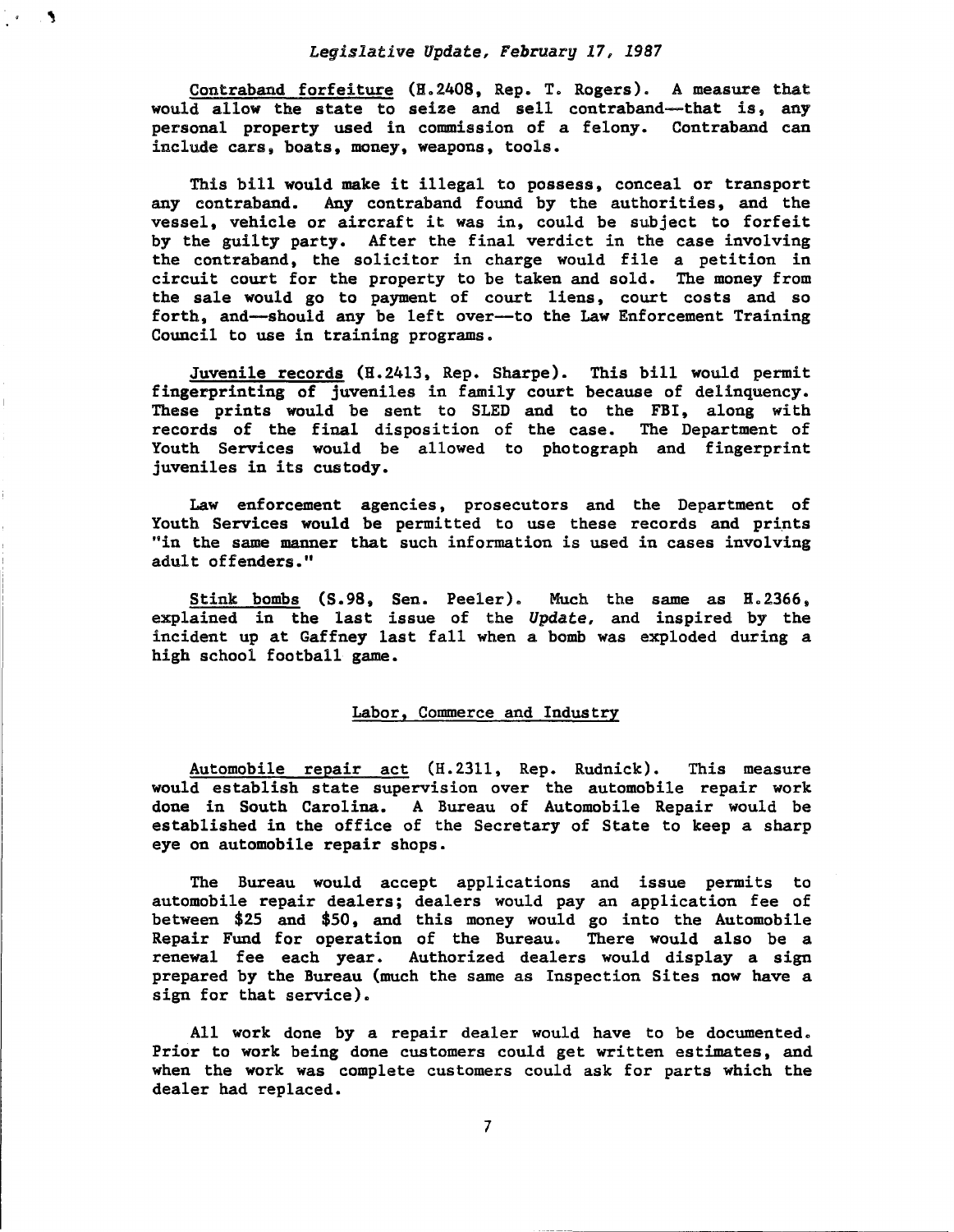*t* 

The Director of the Bureau could investigate complaints against dealers, and where damage or loss has occurred, could suggest compensation. If necessary, the Director could file charges with solicitors against automobile repair dealers who violated provisions of this act.

All this would go into effect on January 1, 1988.

Maximum credit card rates (H.2390, Rep. Pearce). This bill would put a limit on the maximum amount of interest that could be charged on the unpaid balance of credit cards. The cap would be set at 15% or 5% over the current prime rate, which ever is lower.

Insurance policies and sex (H.2382, Rep. Aydlette). When insurance companies are drawing up their "risk classification plans" to see who gets insurance and for how much, they include a number of factors. The data they include varies, but often takes into account that wgmen, on the whole, live longer than men. This bill would prohibit the insurance companies from making distinctions in their policies in age because of sex.

Payment of insurance claims (H.2410, Rep. Rudnick). Accident and health insurance claims would have to be paid within fifteen days should this bill become law. Insurance companies would have that amount of time to settle, or inform the claimant in writing of additional documentation required; once the needed information was received, the company would have to process the claim in fifteen days. For failing to comply with this time frame, the company would have to make an additional payment at 18% (annual percentage rate) to the policy holder.

Emergency liability insurance for attorneys (S.320, Senate Banking and Insurance Committee). This measure would allow creation of a plan to provide emergency liability insurance for attorneys when the coverage was not available in the state through normal channels or at a reasonable cost. For a similar House bill, H.2019, expounded upon in *Update* issue number 2 (January 20, 1987).

Reorganization of insurance law (S.321, Senate Banking and Insurance Committee). This bill, like H.2028, contains changes that were discussed by the Insurance Law Study Committee. The purpose is to reorganize insurance sections of the *Code* to bring them up-to-date, eliminate conflicts, and so forth. Both H.2028 and S. 321 have been mentioned as possible candidates for "Bills with longest titles" in the *Guiness Book of Records.* 

8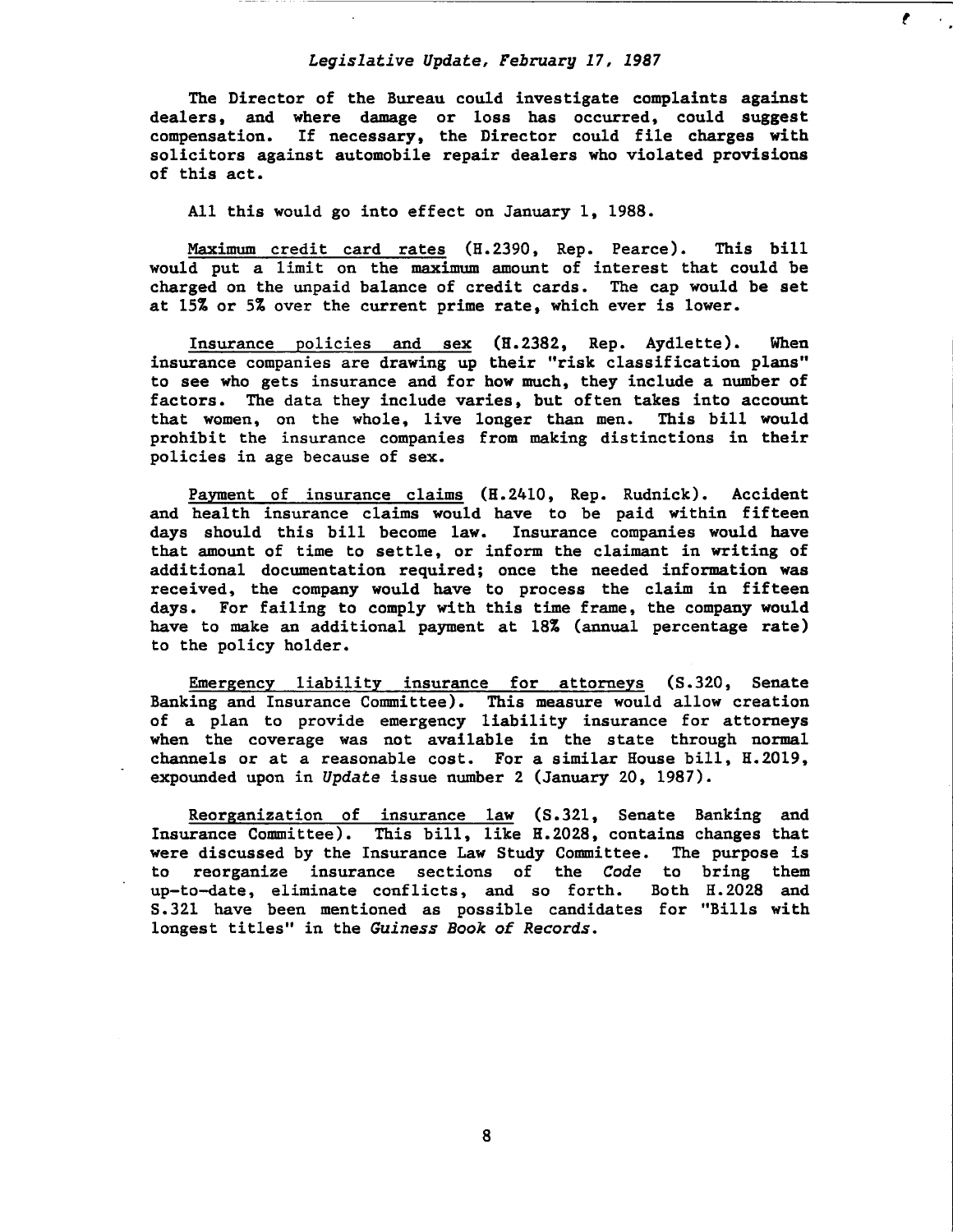Terms for Members of State Houses of Representatives

# Background: two years or four?

ذیا

Legislation introduced recently would extend the term for South Carolina House members from two years to four years (H.2388, Rep.<br>Pearce). Similar bills have been proposed before. There are Similar bills have been proposed before. There are arguments both for and against the measure.

Supporters say that the longer terms would allow representatives to become more effective in their duties, concentrate more on their legislation and less on their re-election, and cut down on the cost to the state of conducting elections. Opponents maintain that frequent exposure to the approval/disapproval of the voters keeps House members more aware of their constituents' needs and desires, reduces the chances of legislators getting "entrenched" and complacent, and preserves the essentially "democratic" quality of the House.

# Two years the norm--for the House

Whatever the pros and cons, most states have set their House terms at two years. Only four of them have established four-year terms for their Houses of Representatives: Alabama, Louisiana, Maryland, and Mississippi. All the rest have elections every two years for the House.

#### Four years for the Senate

Service in state senates, on the other hand, is almost always in four-year terms. Twelve states do restrict their senate terms to two years: Arizona, Connecticut, Georgia, Idaho, Maine, Massachusetts, New Hampshire, New York, North Carolina, Rhode Island, South Dakota, and Vermont. As can be seen, a number of the New England states retain their traditional, "town meeting" approach to government.

#### And then there's Nebraska

Nebraska, of course, has no House or Senate, but a single chamber, or unicameral, legislature. Its forty-nine members are elected for four-year terms in nonpartisan elections. There's one in every crowd.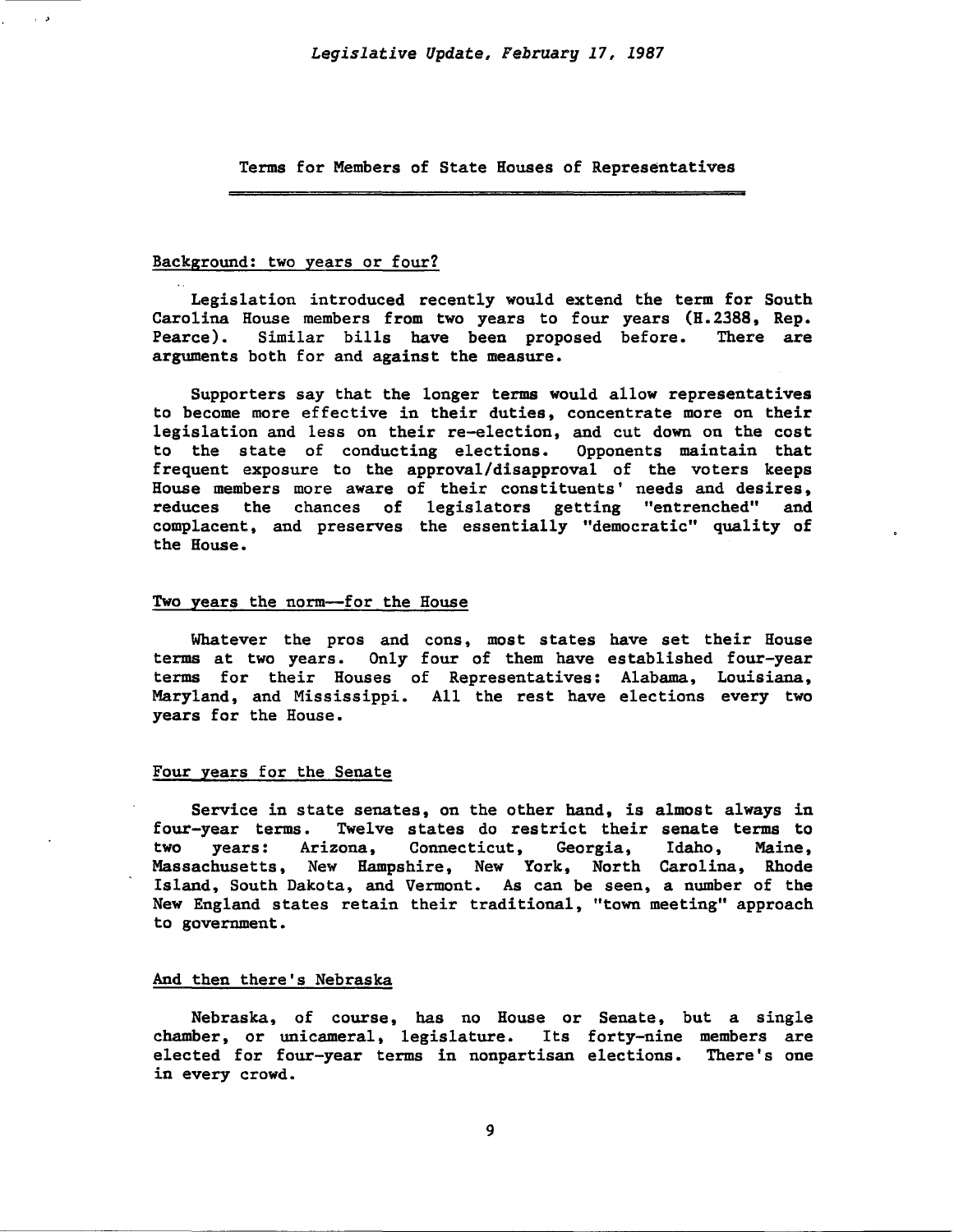$\ddot{\phantom{0}}$ 

# Infrastructure: How They Do It in Georgia

# Introduction

"Infrastructure," that vast network of physical facilities such as roads, bridges, sewer and water lines, is one of the most obvious needs of modern life-and one of the most pressing expenses of modern government.

Since infrastructure must be built and maintained, the choices for state government resolve themselves into these: what priorities will be set, and how will the projects be paid for? This research report looks at one example of how the funding can be worked-in this case, the Georgia Environmental Facilities Authority, or GEFA. This report was written by Edward Ryan, a student at the University of South Carolina, who is a legislative intern with the House Research Office.

#### Background

Infrastructure is the most visible sign of the relationship of a government to its constituency. It is the "network of public works which are basic to the economic and social life" of any state.

Think of the word's last two syllables, "-structure." Imagine this term to refer to the nation's great skeleton, the public energy and transportation networks, the water maintenance and distribution systems and the implication of much meticulous maintenance. We're talking about the foundation of any community. Such an important foundation comes at a high cost: The Southern Growth Policies Board estimates that costs of wastewater treatment plants alone in the South will rise by \$8.8 billion to \$23.4 billion by the year 2000.

The first part of the word, "infra-" implies the subtleties of these public works. They are frequently taken for granted because they touch all of our lives so completely. Every time you take a shower, or stop at a red light or lazily picnic in the park, you are taking advantage of things that we expect to be provided to us.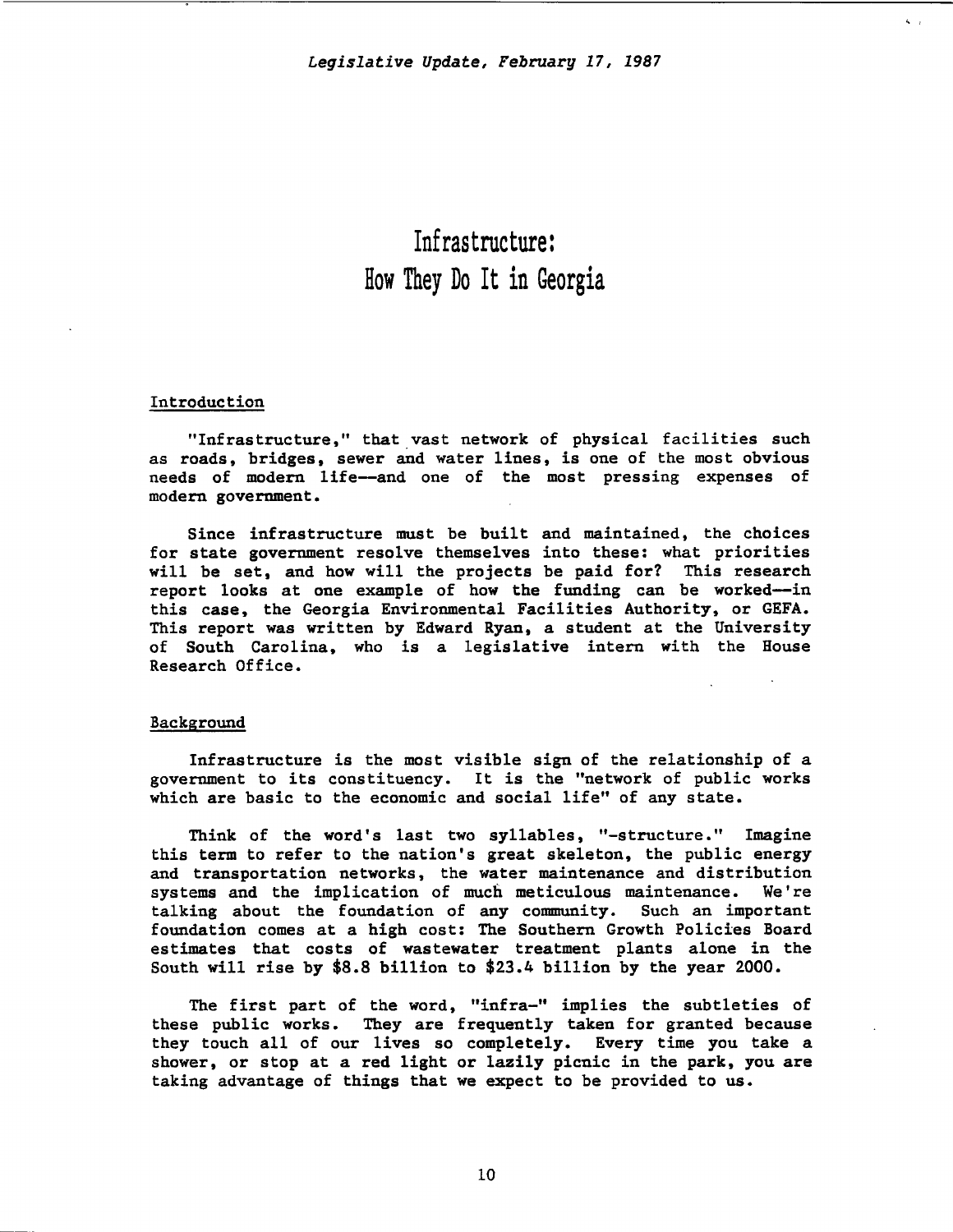# Problems

i ,

Since these services are so important, they must follow demographic trends. That is, infrastructure developments must be proportional to changes in population. In areas experiencing decline, new construction would be inappropriate, but since the South is experiencing a rise in population, the pressure is on local governments to assure growth with efficiency in public services. But this is not a goal that is easily achieved. Many available systems are obsolete or worn out, and replacement costs are prohibitive.

For example, assuming medium growth in air traffic, a National Transportation Policy Study forecasts an investment of \$60 billion in airport construction and expansion over the next fourteen years simply to assure the safety of U.S. air traffic. The advent of airline deregulation has made such travel available to larger numbers of Americans; therefore the duties to public service authorities have grown dramatically.

The Army Corps of Engineers would need \$32.5 billion from 1982-95 to improve the systems of locks along the nation's waterways. If the work is not soon begun, we risk traffic delays on bodies of water that are already very crowded. As the number of shippers grows, it must be government's task to assure efficiency in transport.

An article two years ago in the *Journal of American Waterworks*  stated that to meet pollution control standards, more than \$31 billion will have to be invested in sewer systems and wastewater treatment plants over the next five years. In 1983, the EPA suggested that the total U.S. price tag for wastewater treatment until the end of the century would be \$118.4 billion. Problems with air and water traffic are certainly serious, but without drinking water life is impossible.

### Changes in Management Styles

The crisis is not wholly due to a simple shortage of funds. Instead, the Southern Growth Policies Board identifies the need to manage funds better as the heart of the looming deficits, specifically "haphazard capital budgeting, inappropriate financing techniques, and wasteful maintenance procedures" as the enemies of successful infrastructure improvement plans. During the rise in Federal assistance in the 1970s, many states skewed the capital planning and budget process toward those projects eligible for free or inexpensive grant funds. In our present period of decline in Federal funding, states are rarely creative with their resources. Most governments place a high degree of confidence solely on the vitality of debt financing as a source of capital, for example. Diversity is all too absent.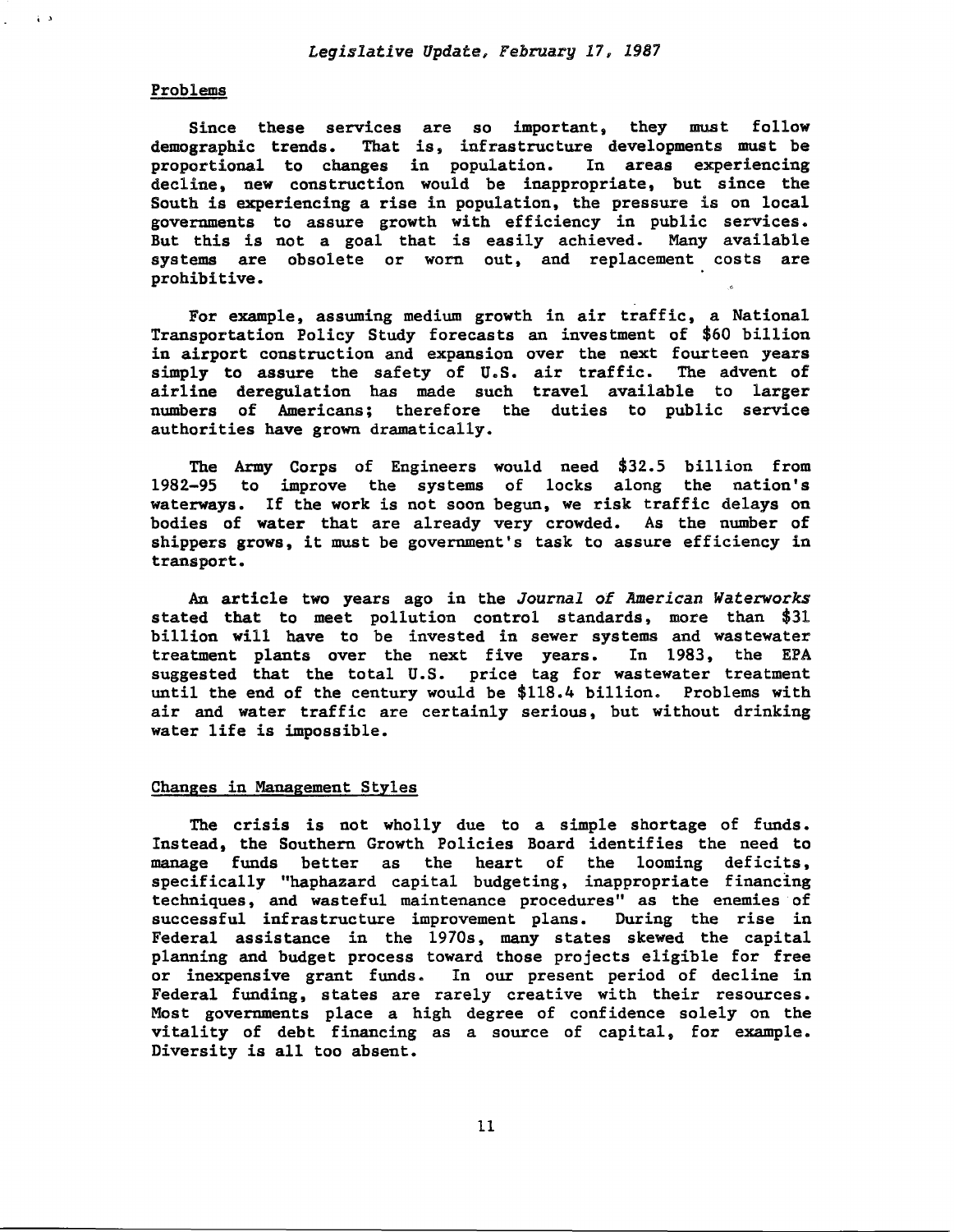$L$   $\ddot{\sim}$ 

# Good Advice for Future

,...

The Government Finance Research Center of the Municipal Finance Officers Association recommends a four part scheme to achieving success in infrastructure management.

1. Capital Projects and Improvements Programming: This is the selection and multi-year scheduling of public construction or renovation. Ideally, this would be an annual objective assessment of priorities for future physical changes in a community.

2. Capital Budgeting: This is the annual process of deciding which improvements in the above program are to be funded and analyzing the various methods of financing such projects. If this is done properly, it forces decision making into realistic terms by emphasizing economics .•

3. Strategic Planning: This is the development of long term strategies that seek to make the best use of existing and current resources. At the state level, it should promote benchmarks for where a project should be heading in broad areas such as economic development, job creation, etc. Significantly, this sort of planning would encourage many resources to pay for themselves through user fees.

4. Maintenance Procedures: This is the most direct way of monitoring costs. It is twofold. One can monitor operating systems to anticipate difficulties before they arise. Also, as a sewer system ages for example, appropriate reports can be made to capital programmers to allow them to prepare for reparations.

#### The Georgia Example

The following example shows how the state of Georgia changed its infrastructure future very successfully on a managerial level through an all-encompassing bureaucratic shuffle. The actions of the Georgia state government embody the suggestion of Governor Bill Clinton of Arkansas that "we should take upon ourselves the commitment to prove that our country can achieve excellence with equity."

# The Georgia Deficit

In an Environmental Facilities Inventory Report done by the Georgia Development Authority in 1984, it was forecast that \$1.65 billion would be required for water development projects over the next five years. This was part of a very serious revision because that figure represented an increase of about \$700 million over expectations for ten year costs. Adding to the problem was the fact that Federal assistance had dropped off 27% during the preceding half decade.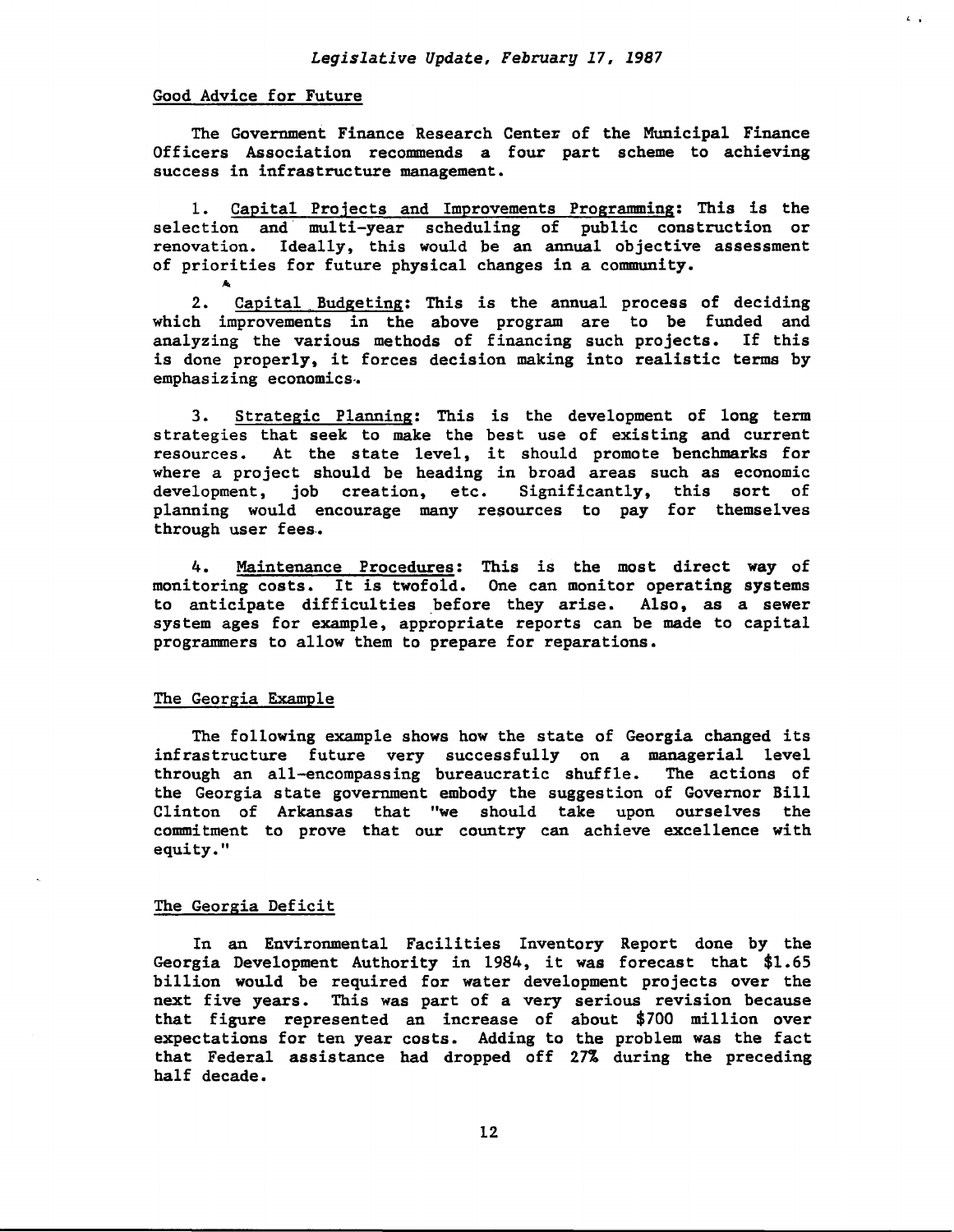#### Small Towns Suffer

 $\mathbf{r}$ 

Clearly, the problem facing the state as a whole was serious enough. But it was even more ominous for Georgia's numerous small communities. These constituencies had never been involveq in this kind of a study before, so the figures came as quite a surprise.

Consider: A) Communities of 50,000 or less faced a need of \$813 million over five years, 49% of the state total for water development projects.

B) Their Federal funds were drying up, too. Example: from 1982-85 only 27.8% of money allocated through the "Small Cities" Community Development Block Grant Program was earmarked for water and wastewater improvements. That percentage may not seem too distressing until you consider that the money is only going to those cities that actually won endowments.

C) There is the difficulty posed by financing costs to small towns with expensive problems. Without a large economic base, reasonable terms are rare.

#### Resolution

The small communities simply have little or no economic pull. The decision was made to change this by allowing them to take advantage of their whole state's economic strength. This way, they would have access to the bond ratings and financial nuances of a much larger political body.

This is the spirit of the Georgia Environmental Facilities Authority. Formerly the Georgia Development Authority, it became a state agency with Governor Harris' signature on the GEFA Act April 1, 1986. This Authority is to "assist local governments in constructing, extending, rehabilitating, repairing and renewing environmental facilities and to assist in the financing of such needs."

#### Structure and Power

GEFA is a perpetual body representing the Georgia state government which is composed of eleven members, whose present Chairman is Russell Thomas, Jr. Mr. Thomas is one of eight gubernatorial appointments to the board. Among the others are the positions of vice-chairman and secretary.

Adequate representation of varied interests is institutionalized in the process. Of the governor's eight appointments: three must be municipal officials, three must come from county bodies and two from the public at large. By law, the remaining three chairs are to be filled by the Georgia Commissioner of Community Affairs, the State Auditor and the Commissioner of Industry and Trade.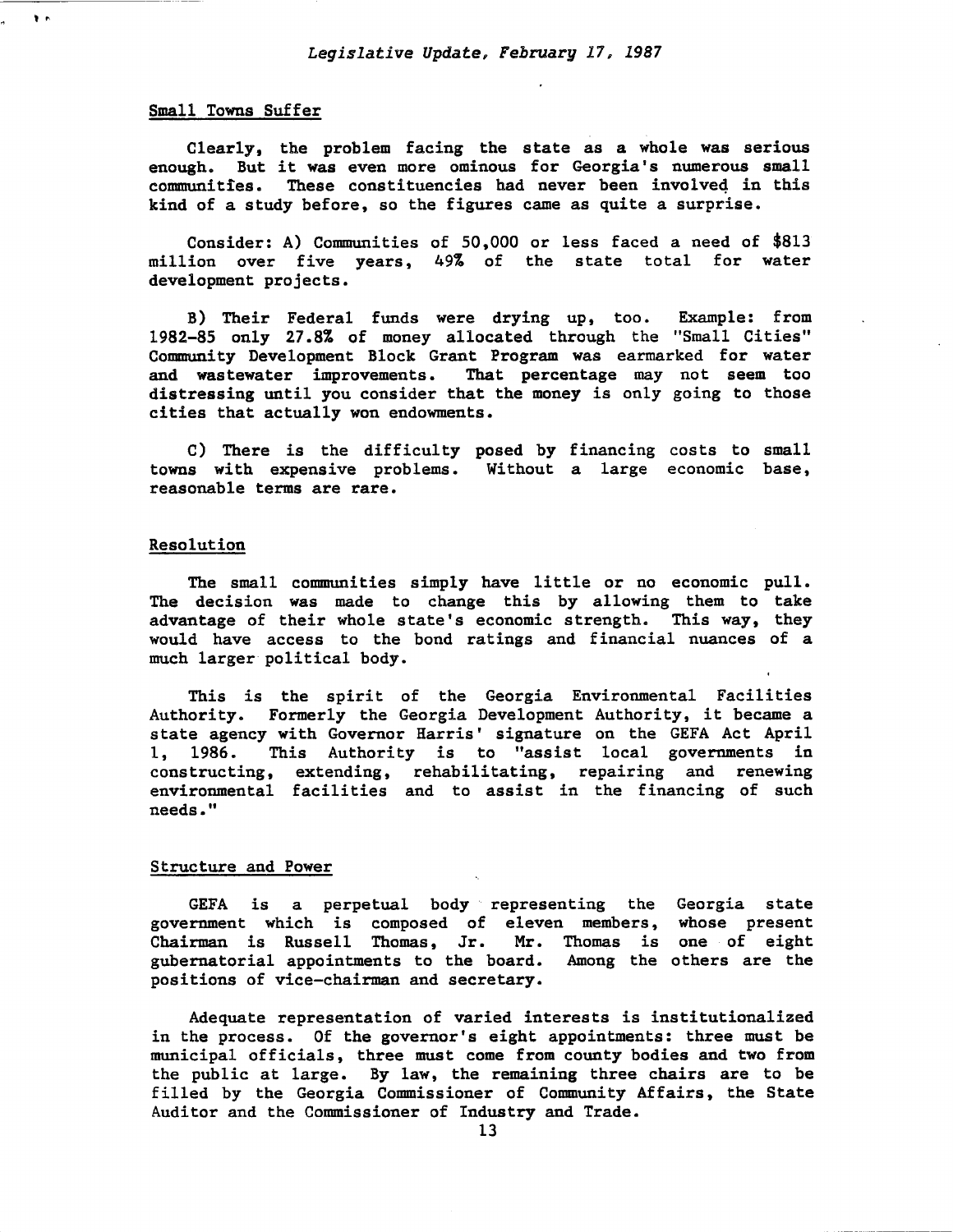' f

The Authority approaches autonomy. The eleven members are to be trustees responsible for GEFA's financial position at the end of each fiscal year. Look at this group as a sort of bank board. Based on communities' needs and financial histories, they work out infrastructure loans in increments of up to \$1 million. Presently, \$40 million is in their control.

#### Variety of Services Offered

GEFA is more than just a bank. In the Authority's Resolution it states that "it would provide for the continuing economic growth and development that provides jobs for the citizens of the state of Georgia." This aim works well with the Authority's position as technical adviser because a city's engineering needs could be met by a Georgia firm on file with the Authority. This facilitates contact between developers and future clients within the state of Georgia. Benefits are thus gained on both sides.

GEFA is the principal Georgia lobbyist for Federal funding of environmental projects. This was shown last August when it was announced that \$20 million was made available by Washington in the form of short-term, low interest loans for those cities involved in<br>the Department of Agriculture's Community Facilities Program. The the Department of Agriculture's Community Facilities Program. commitment to lobbying is intense and will be vital in future Federal dollar droughts.

#### Application Process

It all begins for the communities once a pre-application form for funding is filled out. This must be done between October and the last day of the year prior to the one for which funding is being requested. It is very thorough. A full narrative and engineering<br>report of the planned construction is required at this point. In report of the planned construction is required at this point. addition, program schedules of the community as well as cost estimates are to be submitted to GEFA primarily to make the best applications stand out. A community's organizational experience is vital here.

Interestingly, the pre-application asks how a project will help a community meet its economic development objectives. This demonstrates the Authority's disdain of the "throw money at problems" attitude, and dares municipalities to be inventive and to always have an economic preparedness strategy.

#### Objective Decisions

GEFA reviews the pre-applications from the beginning of the year until February 15. To ensure fairness in the selection process, a system of "rating and selection criteria" is used, awarding priority points to those projects that best comply. The most significant of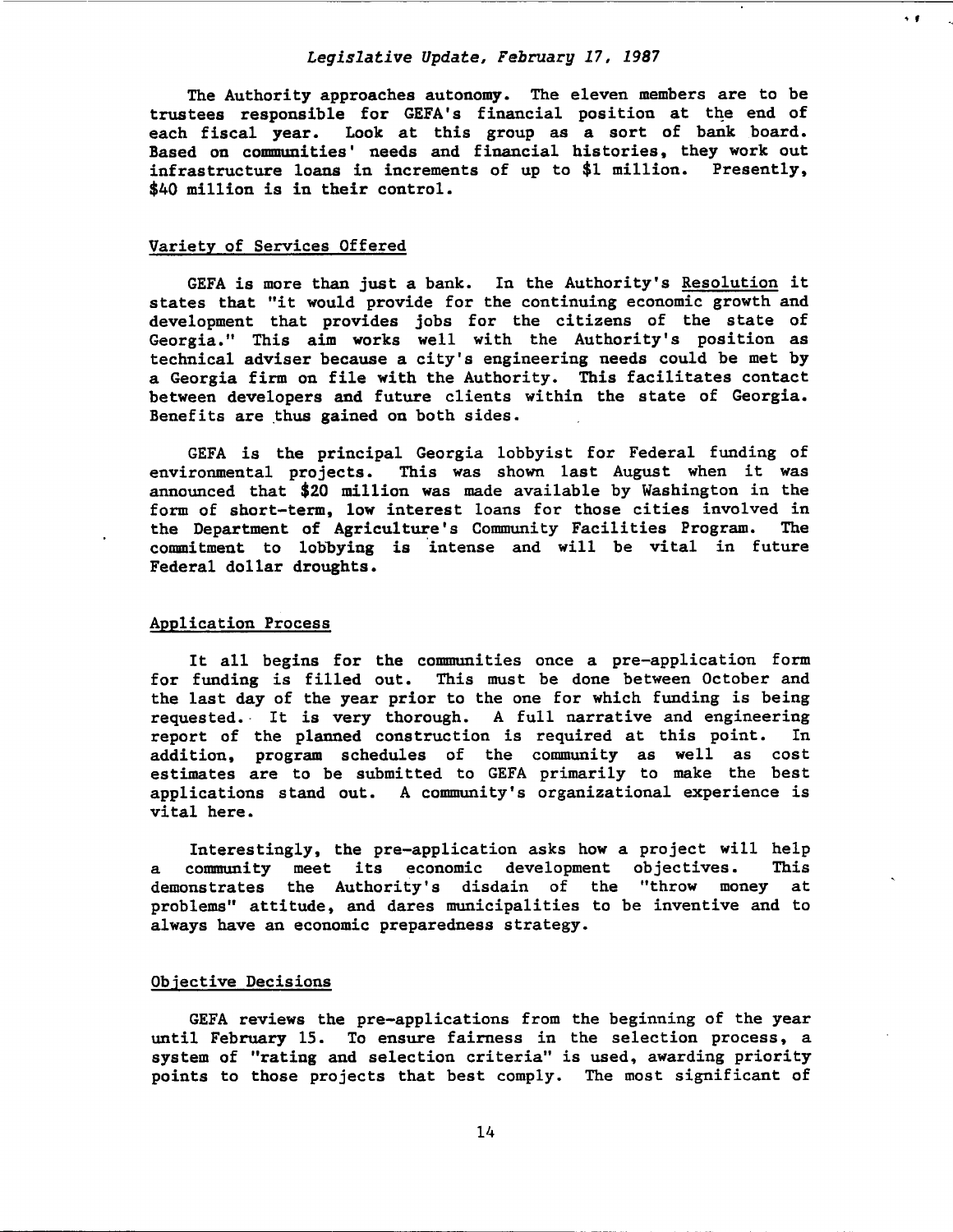these criteria is that of Project Readiness; worth 400 of a maximum 1000 points, the highest priority will go to those projects whose plans and specifications and all necessary construction permits are already approved by GEFA.

It is made clear that the Authority is not a lender of last resort, so all communities may apply regardless of need.

Funds are available to population centers of all sizes; however, there is an amount of money reserved annually for communities of 2,500 or less. For fiscal year 1987, at least \$2 million will- be set aside for this purpose.

#### Final Process

 $\mathbf{h}$ 

The loan applications are mailed out by GEFA no later than March 1. This is almost an anti-climax, since the communities that are invited to apply have gone under most of the scrutiny already. For some though, this could mean rejection. At this point, it becomes a numbers game. Things like systems operations information is Things like systems operations information is requested to determine the potential of a project to pay for<br>itself. Cities' tax bases also come under review. Most tax bases also come under review. Most<br>looks at communities' audits. This is the importantly, GEFA looks at communities' audits. client's backbone; the efficiency of a town's day to day operation is economic responsibility in action.

Sometime in mid-April the final decisions are made.

#### Forbidden Zone

Once the disbursement process begins in the summer, recipients have long since been made aware of certain guidelines.

1) Program funding caps are established by a GEFA review board once a project has been thoroughly assessed. This ensures maximum distribution of available loan monies.

2) Communities are not to use GEFA funds to replace permanent financing of existing systems.

3) Unlimited funds are available for professional services and administrative costs, but project budgets are to be monitored and community employee labor costs are absolutely never covered. This is to discourage communities with a history of budget problems that would use GEFA to ease deficits.

# Successes Small and Large

The programs successes have come in wide varieties. Presently, their smallest deal is a loan of \$29,520 to the town of Grantville for sewer improvements. The repairs will cost \$36,000. The GEFA